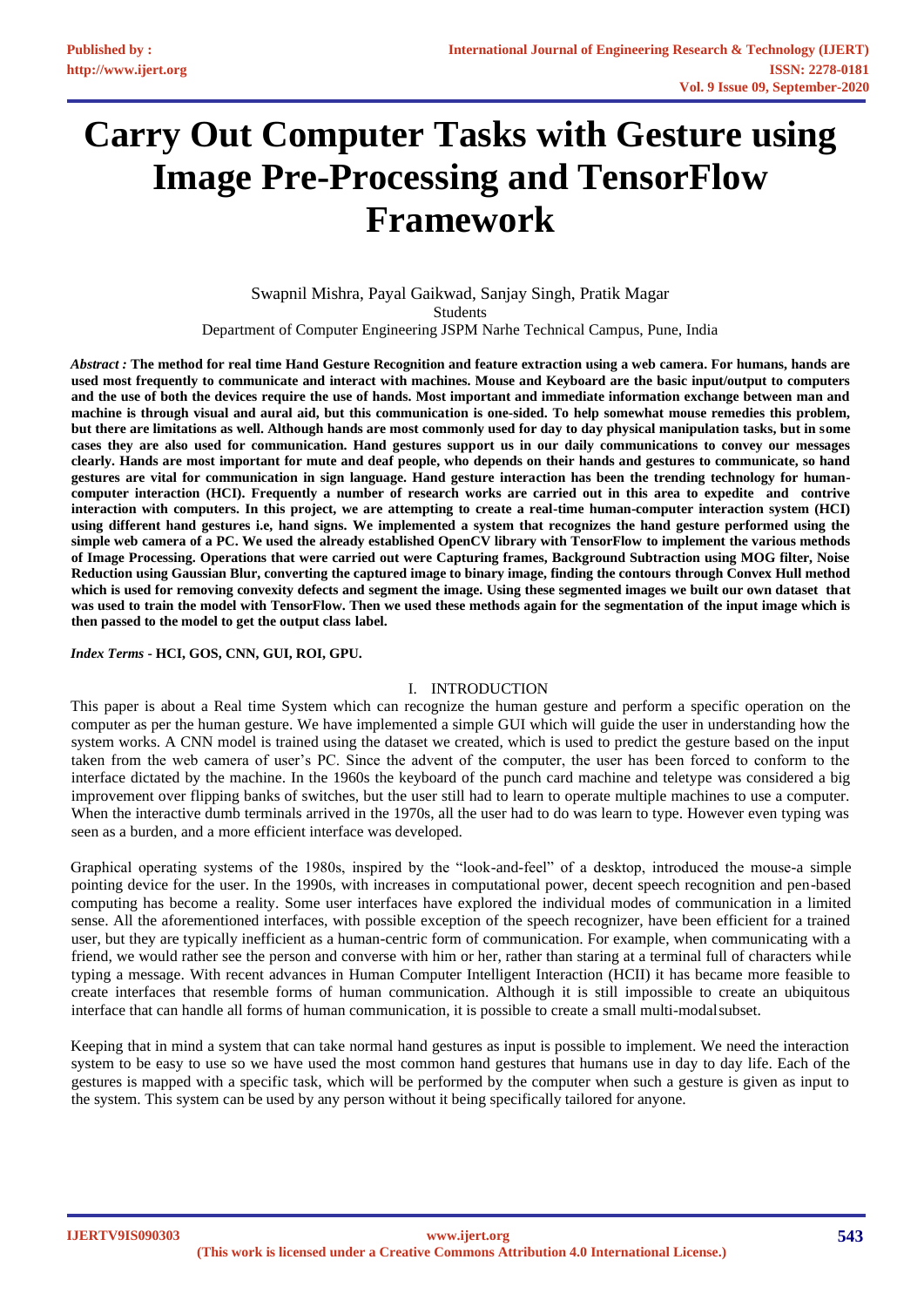## II. OBJECTIVES

1. Creating a system that can segment ROI i.e, hand gesture from the captured frame.

2. Creation of big enough dataset for multiple hand gestures that are commonly used in day to day interactions.

3. Creating a classification model using CNN and TensorFlow framework to classify the input hand gesture into

appropriate class label.

4. Creating a simple GUI that guides the user into understanding the working of the gesture recognition system. Mapping each gesture to the specific task that is to be performed by the PC.

# III. PROJECT SCOPE

Hand gesture interaction has been the trending technology for human-computer interaction (HCI). Frequently a number of research works are carried out in this area to expedite and contrive interaction with computers. In this project, we are attempting to create a real-time human-computer interaction system (HCI) using different hand gestures. OpenCV library can be used perform the needed task. This library is selected because of the major features and community support available. Tensorflow is used to create the CNN model that is needed for classification of the gestures. It is used because it is free and open-source with lots of features.

# IV. LITERATURE REVIEW

*1. [Ker-Jiun Wang](https://ieeexplore.ieee.org/author/37085623719) et. al: "Human-Centered, Ergonomic Wearable Device with Computer Vision Augmented Intelligence for VR Multimodal Human-Smart Home Object Interaction" 2019:*

In this paper, we will showcase the use of an ergonomic and lightweight wearable device that can identify human's eye/facial gestures with physiological signal measurements.

#### *2. Fang Rong Hsu et. al: "A Study of User Interface with Wearable Devices Based on Computer Vision" 2019:*

Smart wearable devices are widely used in the field of healthcare. This article presents three approaches to human– computer interaction (HCI) via computer vision and hand gestures. They are timeline-user interface, virtual keyboard user interface, and handwritten digit user interface, respectively. These user interfaces are achieved by including the image process and machine learning, such as Convolutional Neuron Networks and AdaBoost. To evaluate the approaches, a prototype of the android device with a built-in color camera was employed. The result of the handwritten digit model was significant for high accuracy of 92.9%. In our view, the results emphasize the validity of our models.

# *3. [Jing Xiao,](https://ieeexplore.ieee.org/author/37086412132) et. al: "An Electrooculogram-Based Interaction Method and Its Music-on-Demand Application in a Virtual Reality Environment" 2019 :*

This paper proposes a new nonmanual human-computer interface (HCI) based on a single-channel electrooculogram (EOG) signal and enables real-time interactions with the VR environment. The graphical user interface of the EOGbased HCI in VR includes several buttons flashing in a random order. The user needs to blink in synchrony with the corresponding button's flashes to issue a command, while the algorithm detects the eye blinks from the EOG signal and determines the users' target button. Furthermore, with the EOG-based HCI, we developed a music-on-demand system in the VR environment.

# *4. [Camila Loiola Brito Maia e](https://ieeexplore.ieee.org/author/37086807036)t. al: "An Approach to Analyze User's Emotion in HCI Experiments Using Psychophysiological Measures" 2019:*

In this paper, three combined non-invasive psychophysiological measures were used to verify which of them represents the emotion's dimensions. Besides that, an approach to studying the tendency of user's emotion is presented, assisting HCI researchers in HCI experiments. An experiment was conducted using quantitative and qualitative data analysis, and the results show important correlations that were used in the proposed approach.

### *5. [Dharmaraj Ojha e](https://ieeexplore.ieee.org/author/37086959505)t. al: "Histogram based Human Computer Interaction for Gesture Recognition" 2019 :*

This paper introduces a technique for human computer interaction using open CV and python. We have first detect, preprocessing and recognize the hand fingers and the count. Then with the help of recognized fingers count, it is act as a mouse to perform the different operations and this hand mouse interface known as a "virtual monitor". The hand mouse is controlled by the virtual monitor provides a virtual space. The accuracy of the proposed algorithm is 80%. This envisioned concept controlling a system by hand has been implemented successfully with effective efforts.

#### *6. [Liannan Lin e](https://ieeexplore.ieee.org/author/37085874945)t. al: "Intelligent Human-Computer Interaction: A Perspective on Software Engineering" 2019:*

The design of traditional human-computer interaction courses is facing new challenges due to the breakthrough of the third generation of AI technology. New human-computer interaction scenarios, such as smart home and driverless cars, keep on emerging. More natural and efficient intelligent interaction methods are widely used in these scenarios, generating brand- new user experience. Combined with an example on the interactive design of intelligent products and the previous experience on teaching. In this article, an innovative design of human-computer interaction courses is introduced from the perspective on innovative content, cultivation of talents, and practice of software engineering.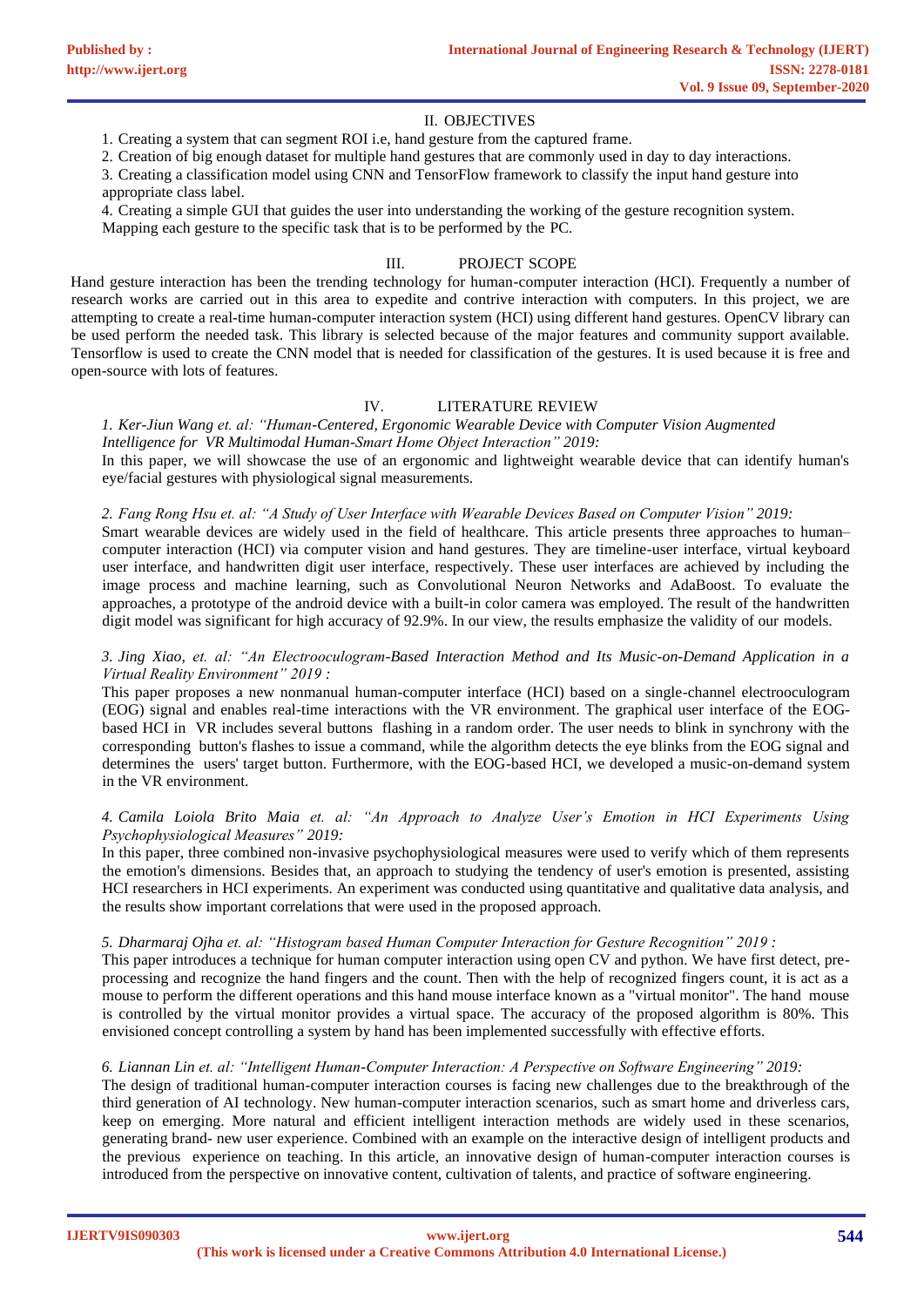*7. [Jae-Woo Choi e](https://ieeexplore.ieee.org/author/37086593499)t. al: "Short-Range Radar Based Real-Time Hand Gesture Recognition Using LSTM Encoder" 2019:* This paper proposes a hand gesture recognition system for a real-time application of HCI using 60 GHz frequencymodulated continuous wave (FMCW) radar, Soli, developed by Google. The overall system includes signal processing part that generates range-Doppler map (RDM) sequences without clutter and machine learning part including a long short-term memory (LSTM) encoder to learn the temporal characteristics of the RDM sequences. A set of data is collected from 10 participants for the experiment. The proposed hand gesture recognition system successfully distinguishes 10 gestures with a high classification accuracy of 99.10%. It also recognizes the gestures of a new participant with an accuracy of 98.48%.

*8. [Gang-Joon Yoon e](https://ieeexplore.ieee.org/author/37085713148)t. al: "Three-Dimensional Density Estimation of Flame Captured From Multiple Cameras" 2019:* This paper presents a 3D density flame reconstruction method, captured from the sparse multi-view images, as a constrained optimization problem between the flame and its projected images. For effective estimation of the flame with a complicated structure in an arbitrary viewpoint, we extract the 3D candidate region of the flame and, then, estimate the density field using the compressive sensing.

# *9. [Yanbo Tao e](https://ieeexplore.ieee.org/author/37086863089)t. al: "Human-Computer Interaction Using Fingertip Based on Kinect" 2018:*

Controlling the computer through the hand and eye is a new type human-computer interaction, which overcomes the problem of insufficient flexibility in controlling the traditional computer through the mouse and keyboard. This kind of human- computer interaction is more natural and is an inevitable trend of human-computer interaction in the future. The Kinect based hand-eye positioning system is capable of quickly locating the hand-eye position through depth images and color images, and has a strong real-time performance.

### *10. [Sherin Mohammed Sali Shajideen e](https://ieeexplore.ieee.org/author/37086874147)t. al: "Hand Gestures - Virtual Mouse for Human Computer Interaction" 2018:*

This research work focuses on the improvement of human computer interaction systems using hand gesture with 3-D space by using two camera in position. The hand pointing gesture is estimated and mapped to the screen coordinate system. Also we use other hand gestures to complete the action of virtual mouse. We use hand pointing to point to the screen and other gestures for other operations such as selection of a folder/an object.

## *11. [Sherin Mohammed Sali Shajideen e](https://ieeexplore.ieee.org/author/37086511325)t. al: "Human-Computer Interaction System Using 2D and 3D Hand Gestures"2018:*

In this paper, we propose a real-time human-computer interaction system (HCI) using two different hand gestures hand pointing and clenched fist gesture. We propose a single camera hand gesture estimation algorithm for hand gesture tracking in 2D space from a distance and are mapped to the screen coordinates. Moreover, we also propose orthogonal cameras to estimate hand gestures in 3D space from a distance and is mapped to the screen coordinates.

## *12. [Gu Jialu,](https://ieeexplore.ieee.org/author/37086568483) [S. Ramkumar](https://ieeexplore.ieee.org/author/37086400222) et. al: "Offline Analysis for Designing Electrooculogram Based Human Computer Interface Control for Paralyzed Patients" 2018:*

This paper shows an average classification accuracy of 90.72% for convolution features and 91.28% for Plancherel features. Off-line single trail analysis was also performed to analyze the recognition accuracy of the proposed HCI system. The off- line analysis displayed that Plancherel features using LRNN were high compared to convolution features usingLRNN.

# *13. [Shravani Belgamwar e](https://ieeexplore.ieee.org/author/37086819735)t. al: "An Arduino Based Gesture Control System for Human-Computer Interface" 2018:*

This paper presents a literature survey conducted which provides an insight into the different methods that can be adopted and implemented to achieve hand gesture recognition. It also helps in understanding the advantages and disadvantages associated with the various techniques.

*14. Adrian Hoppe et. al: "Multi-user Collaboration on Complex Data in Virtual and Augmented Reality" 2018:* We propose a technique that gives the remote supporter the ability to see a high fidelity point cloud of a real world object in Virtual Reality (VR). The VR user can indicate points of interest via a laser pointer. The local worker sees these indications on top of the real object with an Augmented Reality (AR) headset. A preliminary user study shows that the proposed method is faster and less error-prone regarding the comprehension of the object and the communication between the users.In addition to that, the system has a higher usability.

# *15. [Atsuo Murata e](https://ieeexplore.ieee.org/author/37086837843)t. al: "Automatic Lock of Cursor Movement: Implications for an Efficient Eye-Gaze Input Method for Drag and Menu Selection" 2018:*

This study proposed a method-automatic lock of cursor movement (ALCM)-that locks a cursor at the center of a target at the instant the cursor enters the target. The method is intended to suppress irritating subtle cursor movements that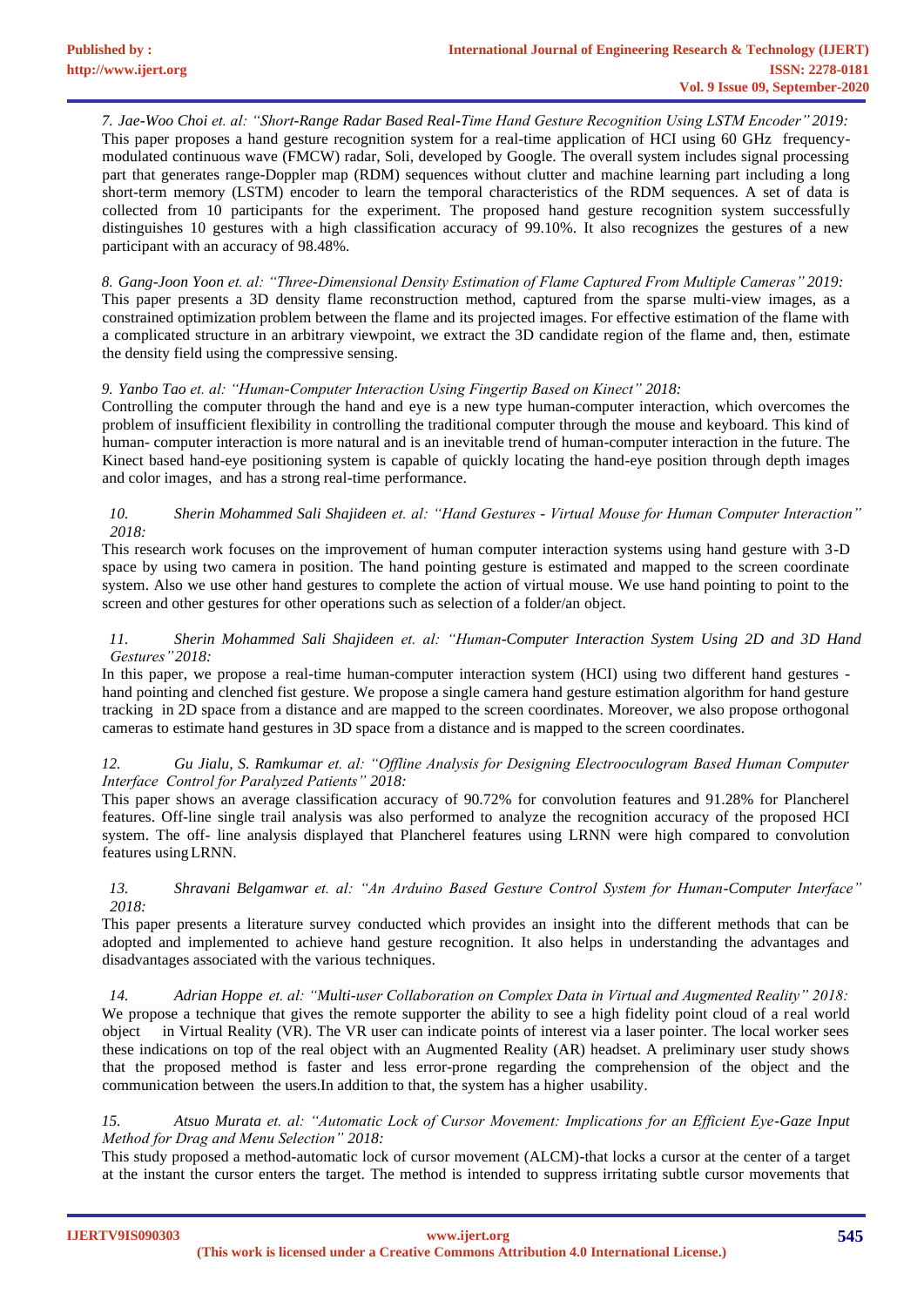occur when an eye-gaze input system transforms involuntary eye movement (e.g., drift) into cursor coordinates. The effectiveness of the proposed ALCM was verified using pointing performance (speed and accuracy) in two types of HCI tasks. In a drag task, we compared mouse input versus eye-gaze input with use of a backspace (BS) key or voice input.

*16. [Sourav S. Bhowmick](https://ieeexplore.ieee.org/author/37331624900) et. al: "VISUAL: Simulation of Visual Subgraph Query Formulation to Enable Automated Performance Benchmarking" 2017 :*

Our experimental study demonstrates the effectiveness of VISUAL in accurately simulating visual subgraph queries.

*17. Lennart E. Nacke et. al: "Games User Research and Gamification in Human-Computer Interaction" 2017:* Video games have become the focus of attention in the field of human-computer interaction (HCI), a focus that looks beyond the study of video games as mere testbeds for interaction studies, or investigations of a game's user interface. For example, some games have moved to free-to-play business models, where a small number of players pay for premium game content. In these games, user behavior is predicted through the collection of telemetry data, which is also used on mobile phones to provide information about a user's location. This data is then analyzed with machine learning techniques to create personalized experiences.

# *18. [Jinxian Qi e](https://ieeexplore.ieee.org/author/37086840602)t. al: "Intelligent Human-Computer Interaction Based on Surface EMG Gesture Recognition" 2017:*

In this paper, linear discriminant analysis (LDA) and extreme learning machine (ELM) are implemented in hand gesture recognition system, which is able to reduce the redundant information in sEMG signals and improve recognition efficiency and accuracy. The characteristic map slope (CMS) is extracted by using the feature re-extraction method because CMS can strengthen the relationship of features cross time domain and enhance the feasibility of cross-time identification. This study is focusing on optimizing the time differences in sEMG pattern recognition, the experimental results are beneficial to reducing the time differences in gesture recognition based on sEMG.

# *19. [Elisabeth Adelia Widjojo e](https://ieeexplore.ieee.org/author/37085615437)t. al: "Virtual Reality-Based Human-Data Interaction" 2017:*

In this position paper, we share our views on how VR-based HDI can support exploration of multidimensional large data sets with the aim at providing direction for open research areas that may serve the design of a VR-based HDI system in this emerging field of research.

# *20. [Soumya Priyadarsini Panda e](https://ieeexplore.ieee.org/author/37085508969)t. al: "Automated speech recognition system in advancement of humancomputer interaction" 2017:*

This paper provides an overview of the automated speech recognition system along with a wide set of possible applications of the technology in advancement of human-computer interactive systems.

# *21. [Nuri Murat Arar e](https://ieeexplore.ieee.org/author/38229930900)t. al: "A Regression-Based User Calibration Framework for Real-Time Gaze Estimation" 2016 :*

We propose a novel weighted least squares regression-based user calibration method together with a real-time crossratio based gaze estimation framework. The proposed system enables to obtain high estimation accuracy with minimum user effort, which leads to user-friendly HCI applications.

# *22. [Kwang-Ryeol Lee e](https://ieeexplore.ieee.org/author/37086146767)t. al: "Real-Time "Eye-Writing" Recognition Using Electrooculogram" 2016:*

In this study, we developed a real-time electrooculogram (EOG)-based eye-writing recognition system, with which users can write predefined symbolic patterns with their volitional eye movements.

# *23. Daniela Dauria et. al: "Human-Computer Interaction in Healthcare: How to Support Patients during Their Wrist Rehabilitation" 2016:*

The increasing use of IT/Informatics within the healthcare context is more and more helpful for both medical doctors and patients in all the surgical specialities. In this paper, we propose a low-cost system exploiting a haptic interface aided by a glove sensorized on the wrist orientation for supporting patients during their wrist rehabilitation allowing the identification of the wrist

# *24. Regina Jucks et. al: ""I Need to Be Explicit: You're Wrong": Impact of Face Threats on Social Evaluations in Online Instructional Communication" 2016:*

This study analyzed the evaluation of face-threatening acts with a  $1\times3$  design. An online forum thread confronted a layperson with an expert who either (a) addressed the layperson's misconceptions directly and frankly, (b) mitigated face threats through explicit hints about the need to be direct or (c) communicated politely and indirectly.

# V. ANALYSIS MODEL

Agile SDLC model is a combination of iterative and incremental process models with focus on process adaptability and rapid

**IJERTV9IS090303 (This work is licensed under a Creative Commons Attribution 4.0 International License.) <www.ijert.org>**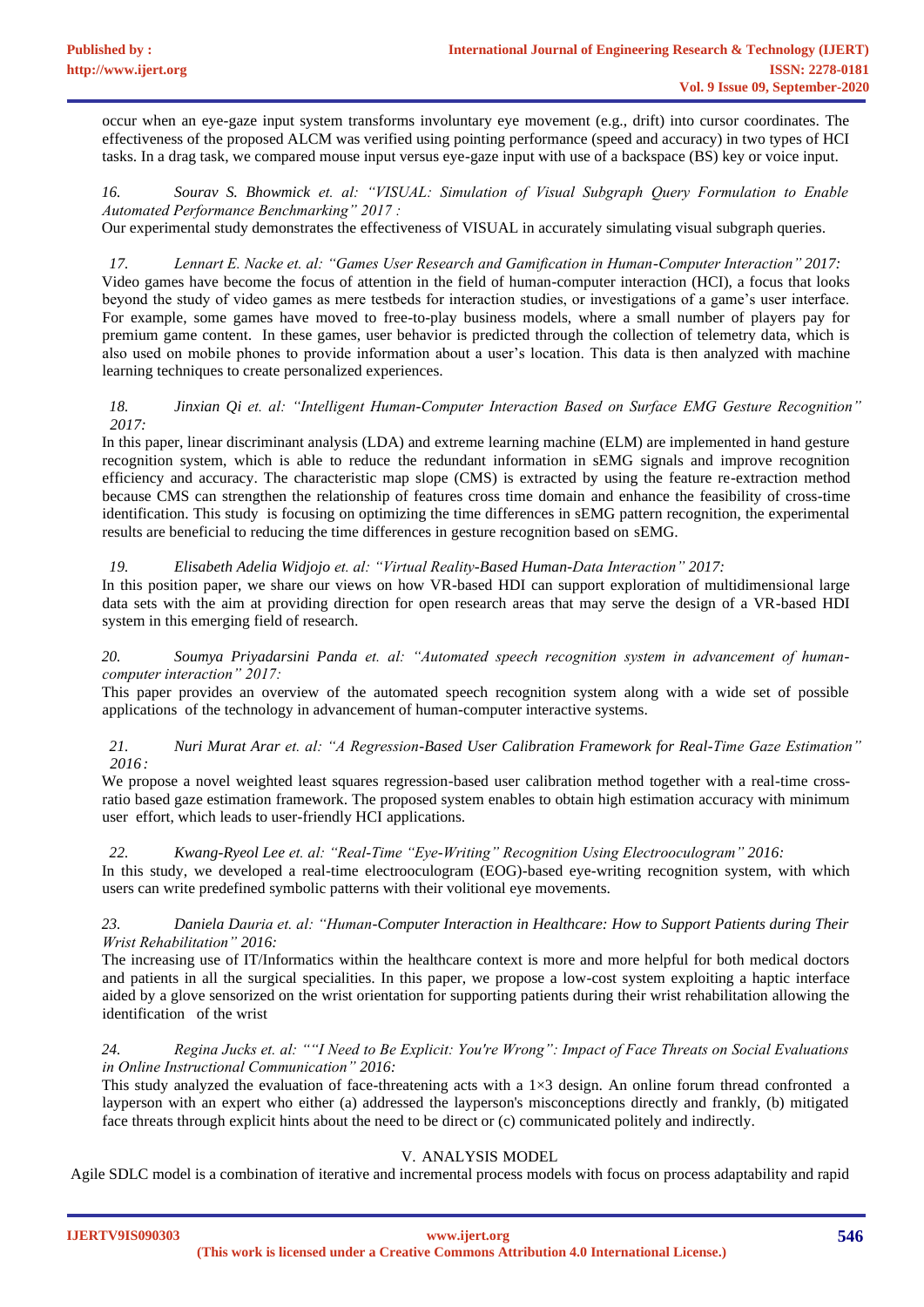delivery of working software product. Agile Methods break the product into small incremental builds. These builds are provided in iterations. In agile model we can develop a module and visit it again with the changes required in the future. In this system we developed the image segmentation module first which had to be updated with the addition of further modules. *Steps In Agile Methodology:*

1. DEFINE :

a) Problem statement is defined as implementation of a system which can capture and detect gestures from a captured frame and then performing predefined tasks that is mapped with the detected gesture.

b) First module of image segmentation consists of capturing the frame, then reducing the noise while highlighting the features of each type of gesture that the system focuses on.

c) After image segmentation a dataset with at least 1000 images per class is needed for the training model.

d) This dataset is then used to train the model. Hidden layers are needed to be properly created so as to maximize the accuracy while minimizing the loss value.

e) This model is then integrated with the GUI to complete the system that the user can use to interact with using simple hand gestures.

## 2. DESIGN :

a) For the first module, we need to separate the ROI from the complete frame. The ROI should be cleaned and noise reduction techniques are needed for that.

b) A simple process to capture thousands of images of gestures with proper naming is then required. The process needs functionalities that will allow the developer to choose when the images should be captured.

c) Then CNN model creation requires the function to read the gesture images from the dataset created. It also needs the interface to access the device's hardware for faster computing. The final module needs the access to device's web camera and some functions that can make the system usage for user easier.

# 3. BUILD :

a) We built the first module of image segmentation using MOG2 algorithm for background subtraction. Then we used techniques provided by OpenCV to reduce the gaussian noise in the frames. Then to highlight the features in the gesture image we converted the segmented ROI into binary colorformat.

b) Then we use the OpenCV methods to save those images labeled as numbers starting from 0. These images are grouped in a folder labeled with the name of that gesture.

c) We used tensorflow to create a CNN model. We had three hidden layers of nodes and then trained the model

for 5 epochs having batch size of 32 images. The train-test split ratio was 70-30%.

d) For the GUI we used python's tkinter library to bind the system with GUI.

#### VI. PROJECT IMPLEMENTATION AND OVERVIEW OF MODULES

# **1. Image Segmentation**

# 1.1 Background Subtraction

Background subtraction (BS) is a common and widely used technique for generating a foreground mask (namely, a binary image containing the pixels belonging to moving objects in the scene) by using static cameras. It is being used for object segmentation, security enhancement, pedestrian tracking, counting the number of visitors, number of vehicles in traffic etc. It is able to learn and identify the foreground mask. As the name suggests, it is able to subtract or eliminate the background portion in an image. Its output is a binary segmented image which essentially gives information about the non-stationary objects in the image. There lies a problem in this concept of finding non-stationary portion, as the shadow of the moving object can be moving and sometimes being classified in the foreground. Background modeling consists of two main steps: Background Initialization and Background Update. In the first step, an initial model of the background is computed, while in the second step that model is updated in order to adapt to possible changes in the scene.

# 1.2 Image Enhancement

OpenCV offers various methods to erode or dilate the object. Using these methods we can make the object of interest more clear and reduce the noises. We can also use some Morphological methods to perform this task. This basically means that we want a new version of the image that is more suitable than the original one. For instance, when you scan a document, the output image might have a lower quality than the original input image. We thus need a way to improve the quality of output images so they can be visually more expressive for the viewer, and this is where image enhancement comes into play. When we enhance an image, what we are doing is sharpening the image features such as its contrast and edges.It is important to note that image enhancement does not increase the information content of the image, but rather increases the dynamic range of the chosen features, eventually increasing the image's quality. So here we actually don't know what the output image would look like, but we should be able to tell (subjectively) whether there were any improvements or not, like observing more details in the output image, for instance.Image enhancement is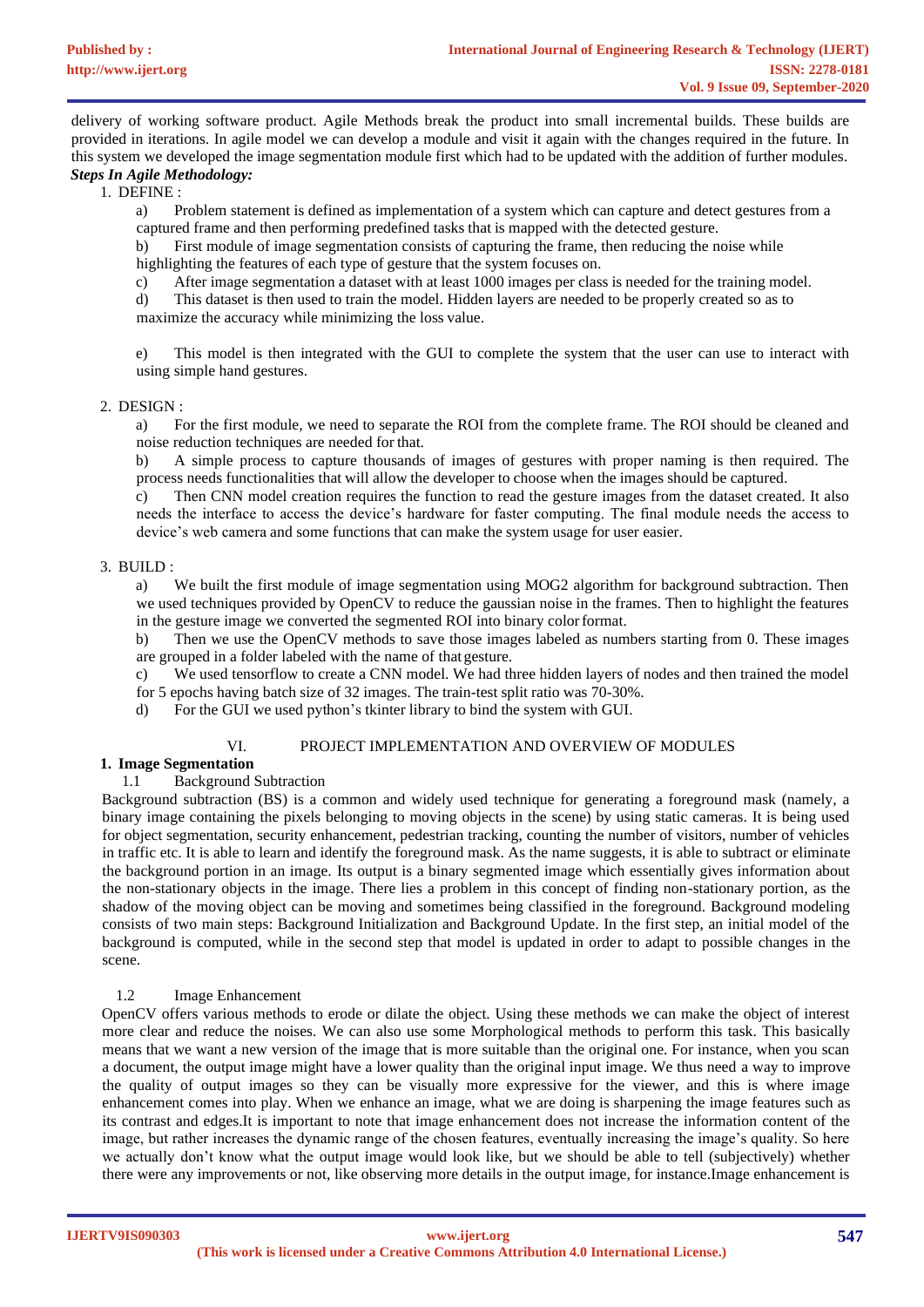usually used as a pre-processing step in the fundamental steps involved in digital image processing (i.e. segmentation, representation).

# 1.3 Applying Gaussian Blur

Image blurring is achieved by convolving the image with a low-pass filter kernel. It is useful for removing noise. It actually removes high frequency content (e.g: noise, edges) from the image resulting in edges being blurred when this is filter is applied.

# 1.4 Thresholding Image to Binary

Here, the matter is straight forward. For every pixel, the same threshold value is applied. If the pixel value is smaller than the threshold, it is set to 0, otherwise it is set to a maximum value. The function cv.threshold is used to apply the thresholding. The first argument is the source image, which should be a grayscale image. The second argument is the threshold value which is used to classify the pixel values. The third argument is the maximum value which is assigned to pixel values exceeding the threshold. OpenCV provides different types of thresholding which is given by the fourth parameter of the function.

# 1.5 Hand Detection using Contour Recognition

Contours can be explained simply as a curve joining all the continuous points (along the boundary), having same color or intensity. The contours are a useful tool for shape analysis and object detection and recognition. Then Convex Hull is used draw the boundaries around the recognized hand. Convexity of a polygon is measurable trait that is amenable to the analysis of its shape. Shape is crucial in many areas of scientific analysis such as, object classification and identification

# **2. Dataset Creation**

For dataset creation we used the image segmentation module created in the first step. After starting up the system the developer performs some gesture after selecting a proper stable background. Then the system is informed that the developer wants to save the segmented images. Then the system starts capturing the images, then segmenting them as the steps defined in the first module. When the image is segmented properly it is saved to the path defined and the images are labeled according to the number of the image starting from 0. When 1000 images are saved the system informs the developer and the developer can choose to stop the process or increase the number of images in the dataset.

Using this process the dataset is created with 10 classes for 10 different gestures. Each gesture has at least 1000 images. This dataset is then used to train the CNN model created in the third module.

# **3. Model Creation and Training**

# 3.1 Model Creation

For efficient model training we used TensorFlow's GPU variant libraries that use the device's GPU for computations. The TensorFlow version 2.1.0 was used. For the required libraries we need to make sure that the device has GPU drivers installed with the version having cudart64.dll file for interfacing the software with the hardware. Then we created the model with an input layer, 1 output layer and 3 hidden layers. For activation we used Rectified Linear Unit (ReLU) in combination with Softmax function. The the model was compiled using 'adam' optimizer and 'sparse categorical cross entropy' as loss handling. The metrics used to evaluate the model was set to accuracy.

# 3.2. Model Training :

The model created in step 1 was trained using the dataset created in module. All of the images were combined together along with the gesture label to which that image belonged to in a list. Then that list was arbitrarily shuffled so as to avoid ambiguous training results. The dataset was split into training and testing parts with the ratio of 70% to 30% respectively. Then the model was trained for 5 epochs (rotations) with a batch size of 32 images per step. The training was complete with accuracy value of 1.00 (100%) with a negligible loss value. The model was then saved.

# **4. Gesture Prediction**

The created model is loaded and used for predicting the output label (gesture name) for the input gesture image. If the gesture image is deemed valid it is captured and saved to a predefined location. Then the model is fed with that image. After its processing the model returns a list of all the possible gesture labels along with the values of confidence that the model has about that gesture belonging to that gesture class. If any of the class label has confidence value over 80% then that image is said to be belonging to that gesture as any lower value could also be a result for false positive image that happened due to unstable background or any disturbances in the captured frame.

When the gesture is properly predicted it gives a call to the mapped function that carries out the task with the computer that was mapped to the gesture.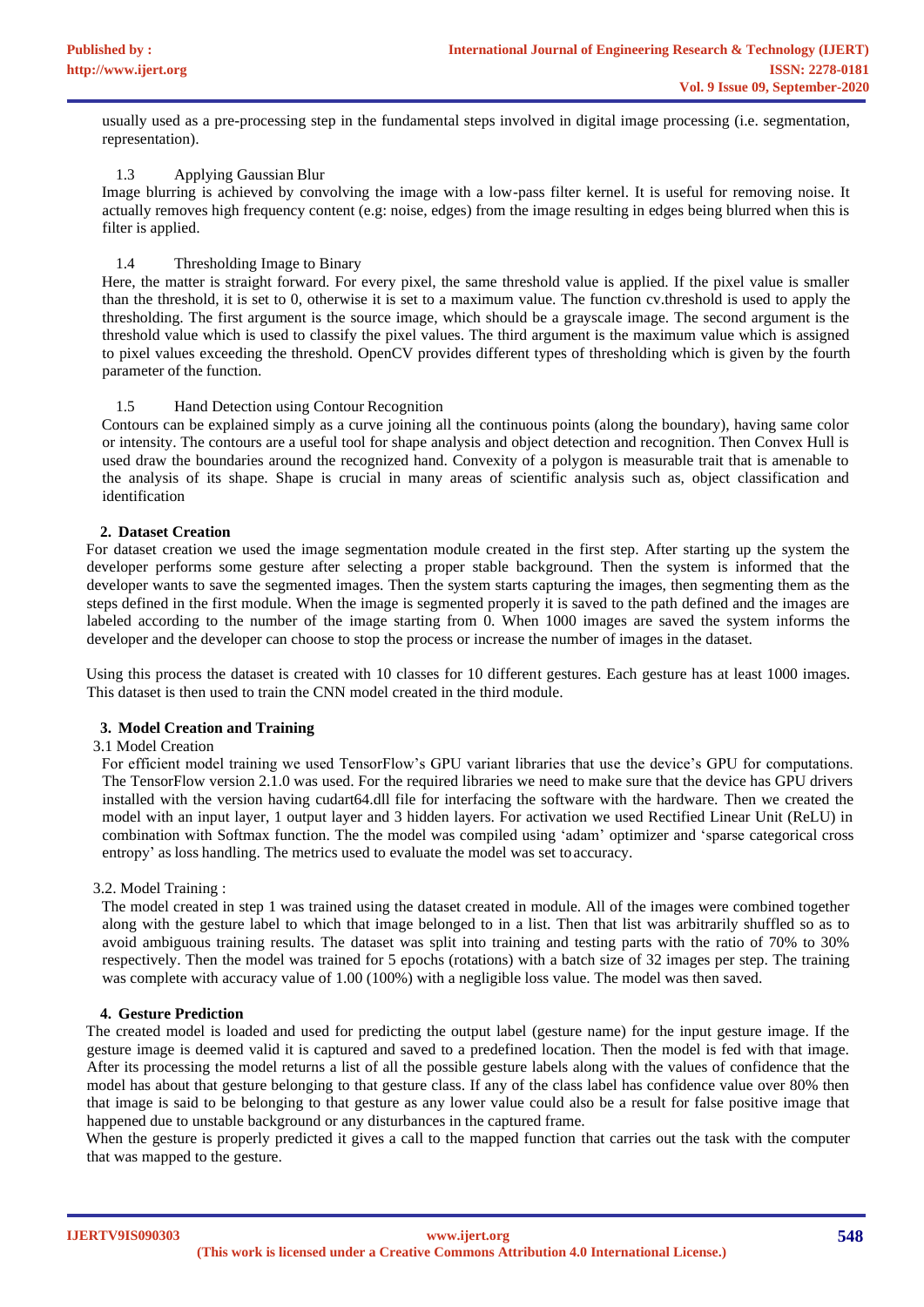# **5. GUI Creation and System Integration**

GUI is necessary for simplicity of use for the user. The GUI makes it possible to use the system using simple button presses. The GUI is built using the tkinter library of python.

# **1. OpenCV**

## VII. TOOLS AND TECHNOLOGIES USED

OpenCV (Open source computer vision) is a [library of programming functions m](https://en.wikipedia.org/wiki/Library_(computing))ainly aimed at real-time [computer vision.](https://en.wikipedia.org/wiki/Computer_vision) Originally developed by [Intel,](https://en.wikipedia.org/wiki/Intel_Corporation) it was later supported by [Willow Garage](https://en.wikipedia.org/wiki/Willow_Garage) then Itseez (which was later acquired by Intel). The library is [cross-platform](https://en.wikipedia.org/wiki/Cross-platform) and free for use under the [open-source](https://en.wikipedia.org/wiki/Open-source_software) [BSD license.](https://en.wikipedia.org/wiki/BSD_license) OpenCV supports some models from [deep](https://en.wikipedia.org/wiki/Deep_learning) learning frameworks like [TensorFlow,](https://en.wikipedia.org/wiki/TensorFlow) [Torch,](https://en.wikipedia.org/wiki/Torch_(machine_learning)) [PyTorch.](https://en.wikipedia.org/wiki/PyTorch) OpenCV is written in [C++](https://en.wikipedia.org/wiki/C%2B%2B) and its primary interface is in C++, but it still retains a less comprehensive though extensive older [C interface.](https://en.wikipedia.org/wiki/C_(programming_language)) There are bindings in [Python,](https://en.wikipedia.org/wiki/Python_(programming_language)) [Java](https://en.wikipedia.org/wiki/Java_(programming_language)) and [MATLAB/](https://en.wikipedia.org/wiki/MATLAB)[OCTAVE.](https://en.wikipedia.org/wiki/GNU_Octave) If the library finds Intel's [Integrated Performance Primitives](https://en.wikipedia.org/wiki/Integrated_Performance_Primitives) on the system, it will use these proprietary optimized routines to accelerate itself. A [CUDA-](https://en.wikipedia.org/wiki/CUDA)based [GPU](https://en.wikipedia.org/wiki/Graphics_processing_unit) interface has been also provided since September 2010.

## **2. TensorFlow:**

TensorFlow is a [free a](https://en.wikipedia.org/wiki/Free_software)nd [open-source](https://en.wikipedia.org/wiki/Open-source_software) [software library f](https://en.wikipedia.org/wiki/Library_(computing))or [dataflow a](https://en.wikipedia.org/wiki/Dataflow_programming)nd [differentiable p](https://en.wikipedia.org/wiki/Differentiable_programming)rogramming across a range of tasks. It is a symbolic math library, and it is also used for [machine learning a](https://en.wikipedia.org/wiki/Machine_learning)pplications like [neural networks.](https://en.wikipedia.org/wiki/Neural_networks) It is used for both research and production at [Google.](https://en.wikipedia.org/wiki/Google) TensorFlow was developed by the [Google Brain t](https://en.wikipedia.org/wiki/Google_Brain)eam for internal [Google u](https://en.wikipedia.org/wiki/Google)se. It was released under the [Apache License 2.0](https://en.wikipedia.org/wiki/Apache_License_2.0) on November 9, 2015. TensorFlow can run on multiple [CPUs](https://en.wikipedia.org/wiki/Central_processing_unit) & [GPUs.](https://en.wikipedia.org/wiki/GPU) It is available on 64- bit [Linux,](https://en.wikipedia.org/wiki/Linux) [MacOS,](https://en.wikipedia.org/wiki/MacOS) [Windows,](https://en.wikipedia.org/wiki/Windows) and mobile computing platforms including [Android a](https://en.wikipedia.org/wiki/Android_(operating_system))nd [iOS.](https://en.wikipedia.org/wiki/IOS) Its flexible architecture allow the easy deployment of computation across a variety of platforms, and from desktops to clusters of servers to mobile and edge devices. It uses data flow graphs to build models and it allows developers to create large-scale neural networks with many layers. TensorFlow is mainly used for: Classification, Perception, Understanding, Discovering, Prediction and Creation.

## **3. Keras**

Keras is an API designed for human beings, not machines. It follows best practices for reducing cognitive load: it offers consistent & simple APIs, it minimizes the number of user actions required for common use cases, and it provides clear  $\&$ actionable error messages. It also has extensive documentation and developer guides. It is the most used deep learning framework among top-5 winning teams on Kaggle. Because Keras makes it easier to run new experiments, it empowers to try more ideas than your competition, faster.

### VIII. SYSTEM REQUIREMENTS

## *Software Dependencies:*

- Python version 3.7.3 to execute the application
- OpenCV version 4.1.0 to deal with web camera and image processing
- TensorFlow version 2.1.0 to load and use the model
- cudart64\_101.dll to use the TensorFlow with GPU for faster processing

#### *Hardware Dependencies:*

- Web camera
- GPU (minimum Nvidia GTX 1050)

# IX. ALGORITHM DETAILS

#### **1. Image Segmentation Algorithm**

For image segmentation we used methods provided by OpenCV. The following processes were used :

- 1. If the camera is started enter an infinite loop, while capturing the frame per each iteration.<br>2. Remove the black edges from the frame(for display) by selecting the biggest contour.
- Remove the black edges from the frame(for display) by selecting the biggest contour.
- 3. Apply bilateral filter for applying the smoothing effect on the captured frame.

4. If the user has captured a background then the further part is executed or first three steps are repeated until user captures the background.

a) The captured frame is used with the background model created with the MOG2 algorithm to create a foreground mask.

b) Then that mask is used to remove the background elements from the frame by performing 'bitwise and' operation with the frame.

c) The captured frame is converted from BGR model to GRAYSCALEmodel.

d) The frame is blurred using GaussianBlur() method provided by the OpenCV library to reduce the Gaussian noise present with the frame.

e) Then the cleaned frame is converted to binary image format which now has ROI in white pixels on the black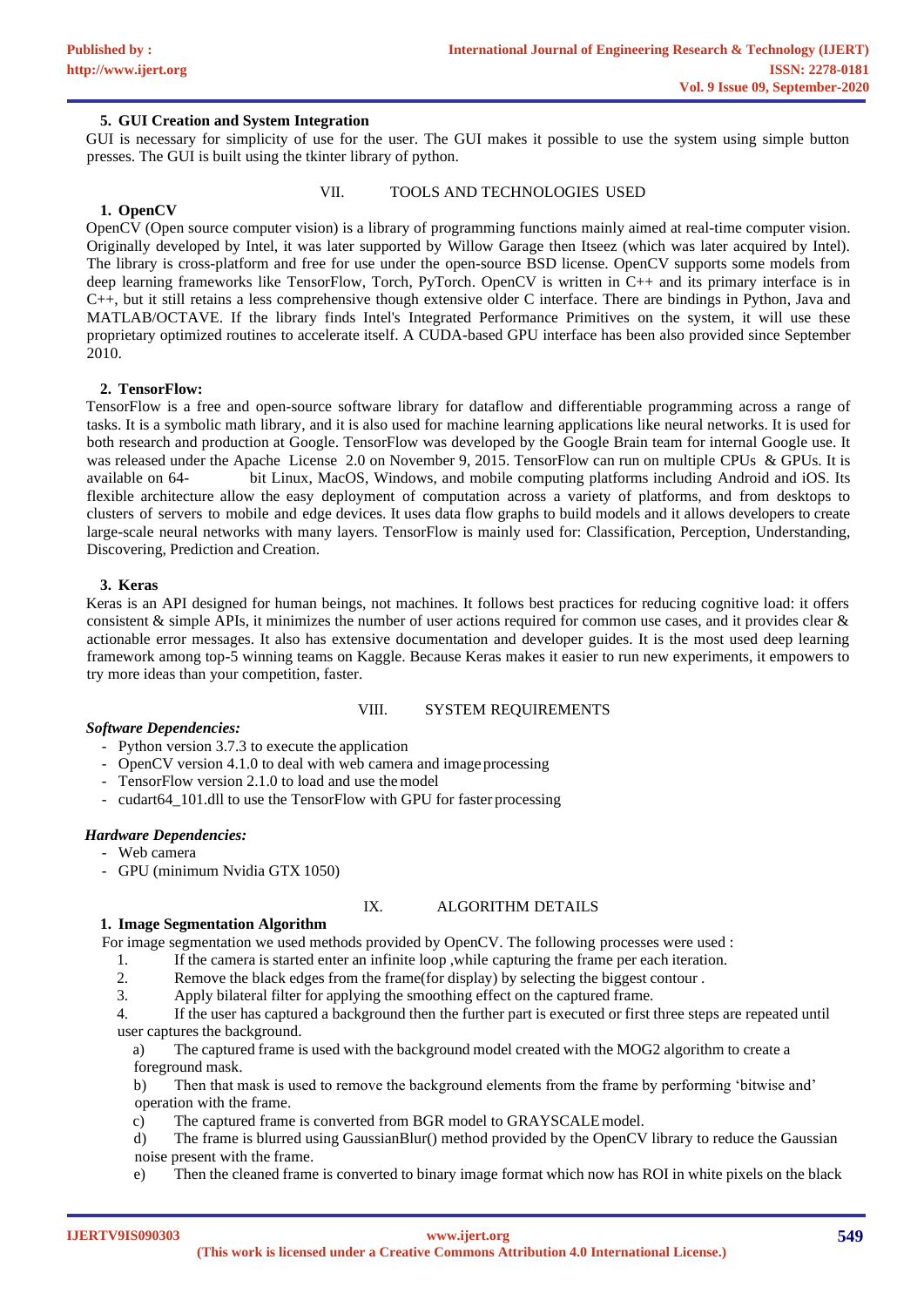pixels of the masked background.

Thus the resulting binary image is the segmented image that is required.

# **2. Continuous Gesture Prediction Algorithm**

For gesture prediction we have used the CNN model that is created using TensorFlow library trained with the dataset created using the images captured by using the first algorithm. The gesture prediction process is as follows :

1. First the image is segmented. Then it is checked if the image lies inside the defined bounding rectangle. If it does the process goes forward or else this step is repeated until the condition becomes true.

2. The image is re-sized to size 50 pixels wide and 50 pixels high for decreasing the computation that is needed to predict the class label related to that gesture.

3. This re-sized image is then saved to a predefined location on the device with a predefined name.

4. The model is the invoked which reads the saved image that is saved in the previous step.

5. The saved image is a binary image thus it only has 2 channels, but the CNN model needs input image with 3 channels so the dimensions of the image loaded are expanded to match therequirement.

6. The trained model is then passed that image and the model returns a list of all possible labels along with the confidence value scored by that label.<br>7. The label with highest confidence

7. The label with highest confidence value is then selected for further process.<br>8. If the label has more confidence value than 80% (to decrease the frequency

8. If the label has more confidence value than 80% (to decrease the frequency of false positives), the label is selected else it is discarded.

9. If the same label persists for 3 times (to decrease the frequency of false positives), the gesture is selected as the predicted gesture.

10. The predicted gesture is then is used to perform the function that is mapped with that gesture.

# X. RESULTS

# **1. Phases of segmentation.**



**IJERTV9IS090303**

**(This work is licensed under a Creative Commons Attribution 4.0 International License.) <www.ijert.org>**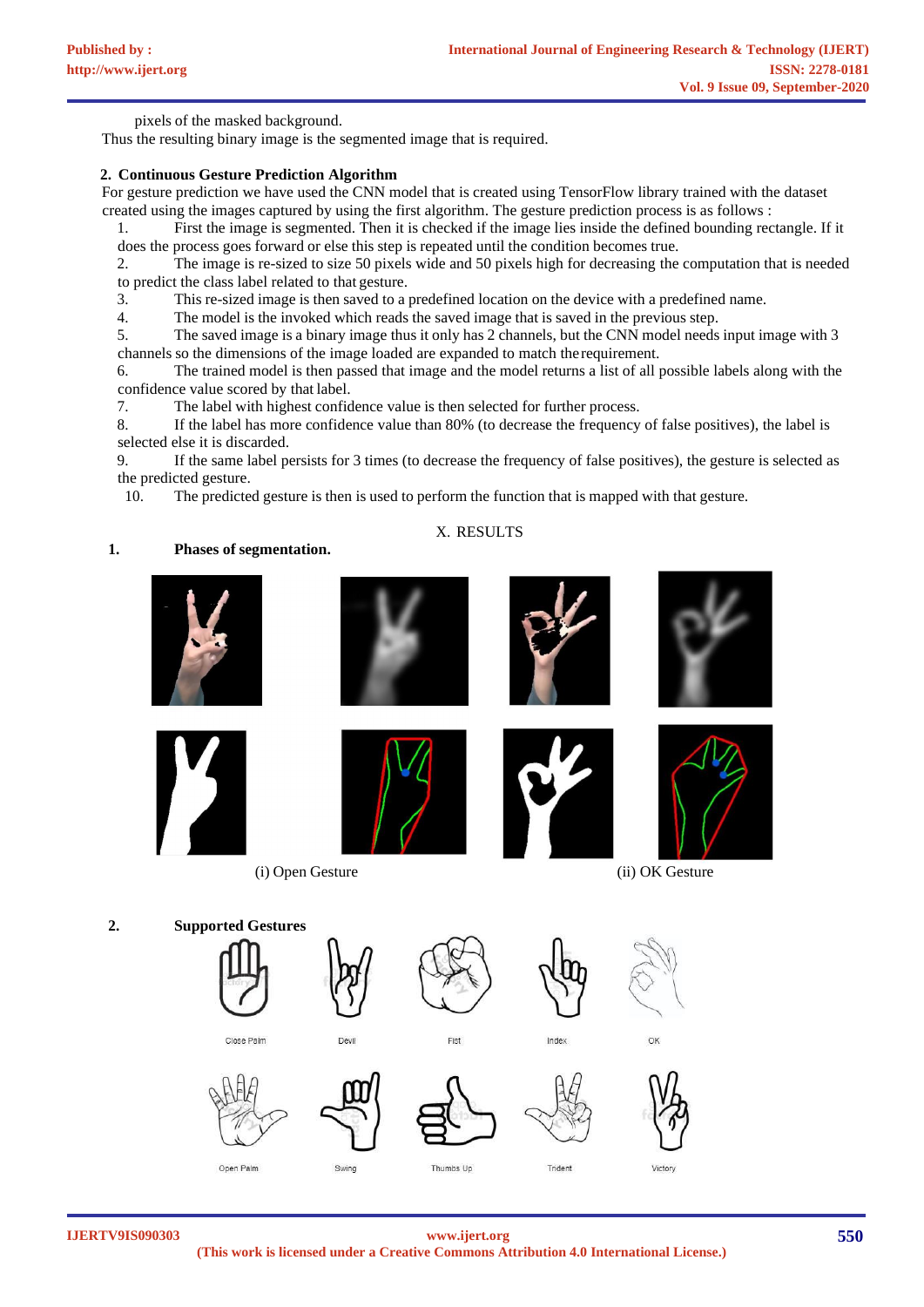**3. Training Accuracy**

|           | <b>Training Accuracy</b>                                                                                                                        |
|-----------|-------------------------------------------------------------------------------------------------------------------------------------------------|
|           | Relying on driver to perform ptx compilation. This message will be only logged once.                                                            |
|           | 7344/7344 [=============================] - 11s 1ms/sample - loss: 1.4563 - accuracy: 0.8967 - val loss: 8.6661e-04 - val accuracy: 0.9997      |
| Epoch 2/5 |                                                                                                                                                 |
|           | 7344/7344 [=============================] - 5s 688us/sample - loss: 1.8447e-04 - accuracy: 1.0000 - val_loss: 8.2686e-04 - val_accuracy: 0.9997 |
| Epoch 3/5 |                                                                                                                                                 |
|           | 7344/7344 [============================] - 5s 666us/sample - loss: 5.7026e-05 - accuracy: 1.0000 - val loss: 0.0010 - val accuracy: 0.9997      |
| Epoch 4/5 |                                                                                                                                                 |
|           | 7344/7344 [=============================] - 5s 688us/sample - loss: 3.1614e-05 - accuracy: 1.0000 - val loss: 8.8696e-04 - val accuracy: 0.9997 |
| Epoch 5/5 |                                                                                                                                                 |
|           | 7344/7344 [============================] - 5s 652us/sample - loss: 1.9931e-05 - accuracy: 1.0000 - val loss: 8.3405e-04 - val accuracy: 0.9997  |
|           |                                                                                                                                                 |

The CNN Model for gestures prediction was created using TensorFlow framework and trained with a dataset of 10 gestures each with 1000+ sample images (Total 10000+ samples). The training accuracy achieved was 100.

## XI. APPLICATIONS AND LIMITATIONS

## *Applications*

1. This system can be used with computers for controlling applications that mostly work in background (for example music player, operating system functions, etc) while using some other application.

2. This system can be used with a smart TV in households instead of touching the remote or the TV itself.

3. A surgeon can use this system while operating on a patient to look at the X-rays or some other stuff on a monitor without contaminating his hands or equipment.

4. A cook can use this system to look at digital format of a recipe while cooking without touching anything.

## *Limitations*

1. Web camera is a requirement which is not built in with desktop computers.<br>2. Python 3 and OpenCV library must be installed along with the TensorFlow

2. Python 3 and OpenCV library must be installed along with the TensorFlow library with GPU variant.<br>3. A decent GPU is needed for the system to run smoothly.

A decent GPU is needed for the system to runsmoothly.

4. A stationary background is very important for the system to correctly segment the input hand gestures or the rate of false positives increase drastically.

# XII. FUTURE WORK

1. A module can be added which allows the user to set his own gesture along with the already set gestures, which will in turn modify the trained model for increasing the functionalities provided by the system.

2. A module can be added which allows the user to modify the mapped functions as the user wants.

3. We can host the trained model over the internet as a server-client architecture so that the hardware requirements can be countered.

4. We can add functionalities that allows the user to control his smart phone using this system.

5. A module can be added which allows the user to perform hand movement gestures instead of just still gestures that are currently supported.

# XIII. CONCLUSION

The proposed method for continuous gesture recognition method based on different algorithms of image processing, which is then assigned several functionalities. Because of the naturalness of the features and the linearity of combination, the derived gesture models have good comprehensibility. Since the proposed method can both recognize the gesture and perform the assigned functions,the system recognizes the image and captures the frame, removes the background using MOG2 algorithm. The system finds the convex hull of the image to identify the convexity defect of the image. Thus proper segmentation is carried out which is then used to create the dataset and to capture the frame with ROI. The CNN model trained with the dataset resulted in 100% accuracy and negligible loss value. The predictions can be derived from the model which takes nearly one second (0.96 second to be exact) to give the result.

#### REFERENCES

[1] S.Zhou, F. Fei, G. Zhang, J. D. Mai, Y. Liu, J. Y. Liou, and W. J. Li, "2d human gesture tracking and recognition by the fusion of MEMS inertial and vision sensors," IEEE Sensors J., vol. 14, no. 4, pp. 1160–1170, 2014.

[2] C. Breazeal, "Social interactions in hri: the robot view," IEEE Trans. Syst., Man, Cybern. C, vol. 34, no. 2, pp. 181–186, 2004.

[3] A. Akl, C. Feng, and S. Valaee, "A novel accelerometer-based gesture recognition system," IEEE Trans. Signal Process., vol. 59, no. 12, pp. 6197– 6205, 2011.

[4] T. Nakamura and Y. Morishita, "Acceptability evaluation in prototype of menu search system by feelings (in Japanese)," IEICE technical report. Data engineering, vol. 112, no. 75, pp. 73–77, 2012.

[5] T. Fan, C. Ma, Z. Gu, Q. Lv, J. Chen, D. Ye, J. Huangfu, Y. Sun, C. Li, and L. Ran, "Wireless hand gesture recognition based on continuous wave doppler radar sensors,"IEEETMICROWTHEORY,vol.64,no.11, pp. 4012–4020, 2016.

[6] Zhang, Z. Tian, and M. Zhou, "Latern: Dynamic continuous hand gesture recognition using FMCW radar sensor," IEEE Sensors J, vol. 18, no. 8, pp. 3278–3289, 2018.

[7] Lecun. Y. L, Bottou. L, Bengio. Y, and Haffner. P, "Gradient-based learning applied to document recognition," Proceedings of the IEEE, vol.86, no. 11, pp. 2278–2324, Dec. 1998.